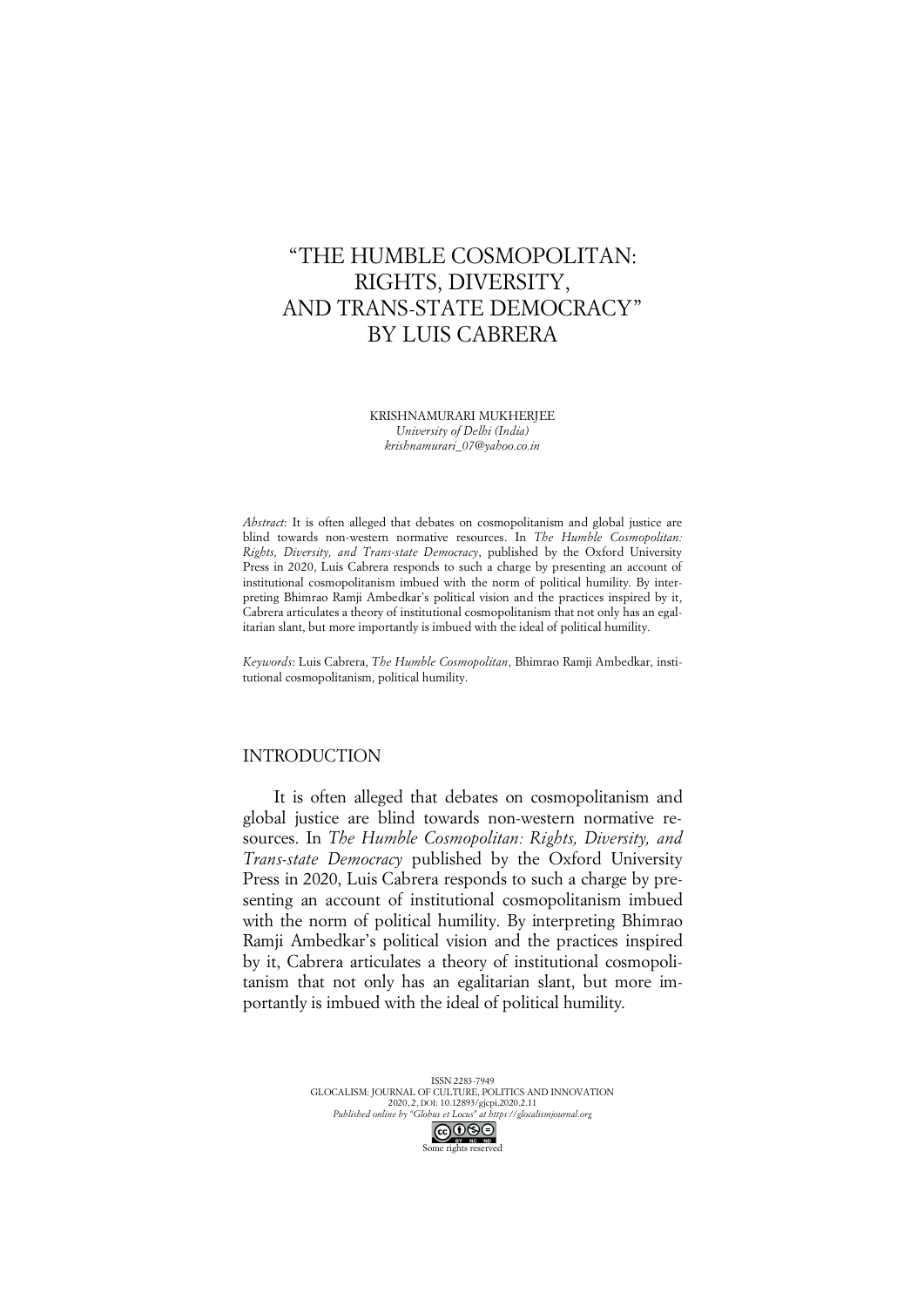### KRISHNAMURARI MUKHERIEE

Cabrera's account of institutional cosmopolitanism or global democracy is presented as an alternative to the contemporary system of sovereign states, which betrays an arrogance akin to the caste system found in India. Both these systems of power are deemed to be similar because claims (defined as inputs or challenges) arising from subordinate positions within the system or beyond it are usually summarily dismissed. Author's analysis is divided into two parts: section I develops the theoretical framework, and section II responds to specific objections against cosmopolitanism. Methodologically speaking, the book exemplifies grounded normative theory: normative claims are articulated based on empirical investigations undertaken by the author. I summarise its main arguments in the next section, and submit an overarching assessment of the project in the section thereafter.

### A SUMMARY OF THE MAIN ARGUMENTS

*The Humble Cosmopolitan* develops an account of "institutional cosmopolitanism giving due emphasis to global citizenship – aiming ultimately to provide mechanisms of input, exchange/publicity, and challenge on an equal basis to all persons – will be systematically oriented to political humility" (Cabrera 2020: 9). So, what is political humility? Regarded as a political virtue of standing, political humility refers to the "commitment to the equal standing of others and openness to them, rather than any form of servility, or plain deference in the face of conflicting moral claims emerging from diverse traditions" (Cabrera 2020: 20).

Cabrera formulates it as the conceptual bedrock of the book by informing it with Ambedkarite notions of social endosmosis: "fluid interactions among societal groups"; *maitri*, "a virtue expressing sympathy, amity, and benevolence toward others" (Cabrera 2020: 40-41). It is primarily contrasted with political arrogance, a political vice of standing which "entails a more direct rejection of others' standing to give input" (Cabrera 2020: 39). Despite the contrast, Cabrera engages both concepts in the following common vein: *a*) they are

 $\overline{\phantom{a}}$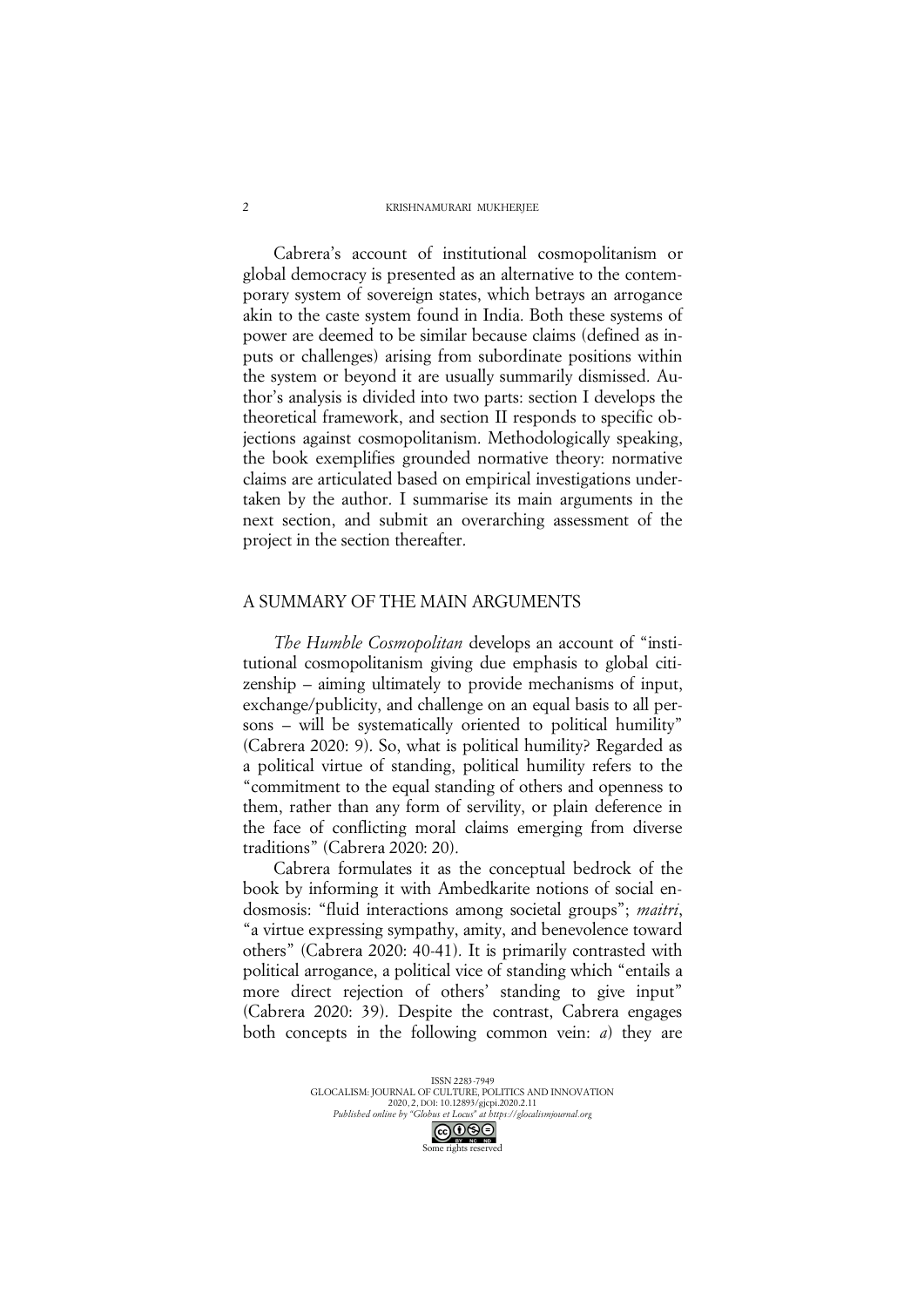"conceptualised as a virtue and vice of standing"; *b*) they are defined "by their collective nature and relationship to political institutions" (Cabrera 2020: 38).

Political arrogance exists both along the vertical and the horizontal axes. Along the vertical-axis it manifests in the routine rejection of "input about rights violations" presented by supra-state institutions on the grounds of "sovereign privileges" possessed by states "in their ascribed roles as rights guarantors" (Cabrera 2020: 135-136). Along the horizontal axis, it can be diagnosed in "the summary dismissal of claims by outsiders for broader distribution of resources, opportunities and protections – for example, by would be immigrants and asylum seekers" (Cabrera 2020: 137). Besides, political arrogance gets buttressed by political vices like apathy and selfishness.

But, why should political humility be affirmed? Political humility should be affirmed because it entails embracing the "high equal status for persons" grounded in "the concept of dignity" within socio-political institutions (Cabrera 2020: 50). It also serves as an antithesis to political arrogance. Cabrera provides both practical and theoretical justifications for the same, with the latter being further sub-divided into doctrinal and non-doctrinal arguments respectively.

Practical justifications include promoting the overall interest of society defined as total benefit of its members and surmounting the practical challenges of classifying populations. Doctrinal-theoretical justifications comprise *a*) Ambedkar's interpretation of Buddhist ethics to offer a "blending of consequentialist and epistemic reasons for accepting equal social status and correcting for some social disadvantage" (Cabrera 2020: 48); *b*) Ambedkar's rendering of the Hindu concept of "Brahmanism" and its core principles found in the Upanishads (a collection of later-Vedic texts).

Non-doctrinal theoretical justification uses discriminatory social practices to underscore the imperative of equality. Ambedkar conceptually differentiated between capacities of human and non-human animals to show that *Dalits* (underprivileged subordinate caste groups in India) were held beneath animals in the social hierarchy. Hence, their well-being was not a social concern and were prevented from using or

Some rights reserved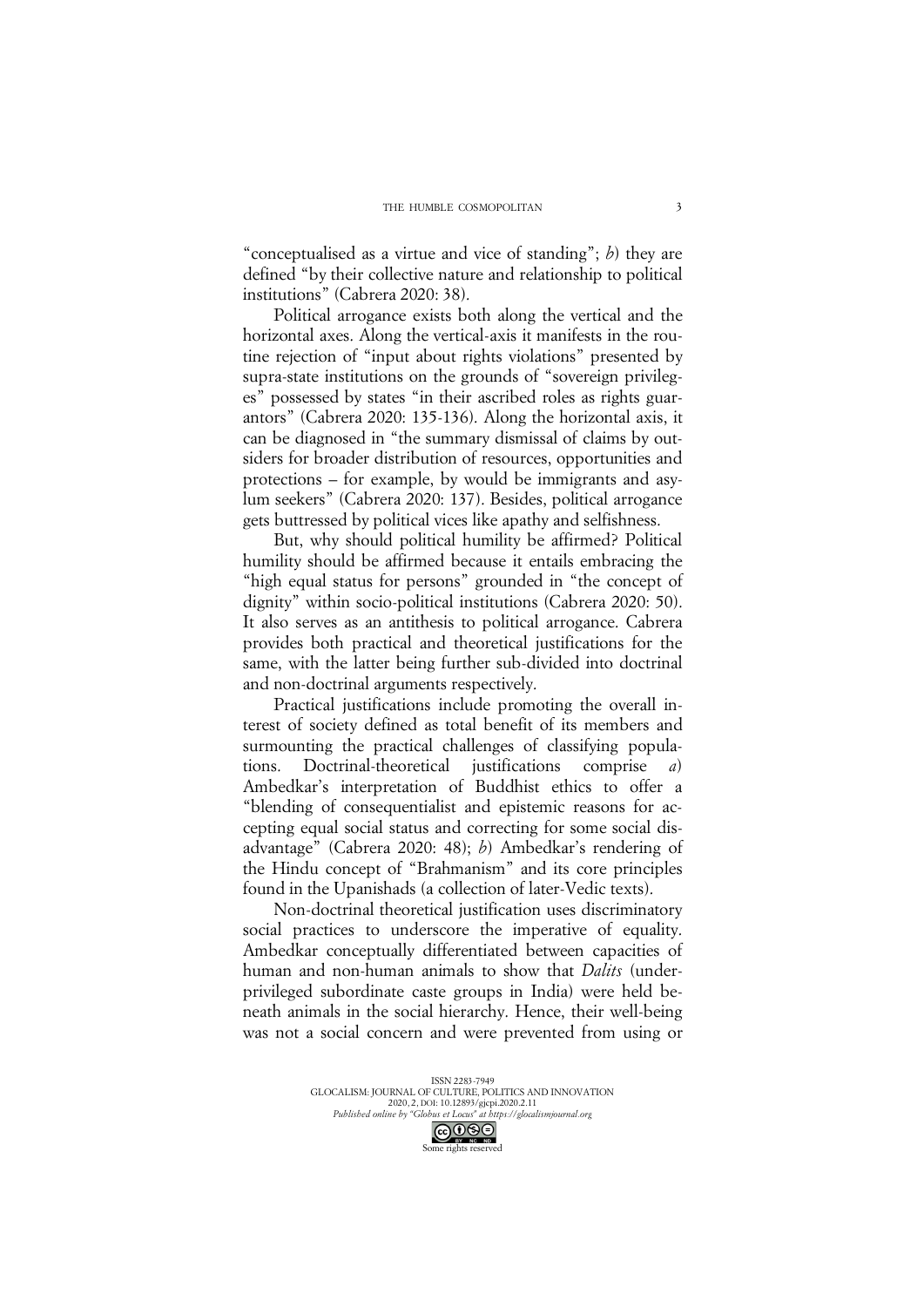improving "their capacities" (Cabrera 2020: 54). Thus, if political humility is about high equal worth of persons, how can it be promoted?

Cabrera initially responds to the question in a theoretical manner. He recommends an instrumental rights-based approach to promote political humility, which can serve as an effective counter to political arrogance. To this end, he interprets the Ambedkarite notion of the soul of democracy (the doctrine of one man, one value) to stress on the enhancement and protection of peoples' rights by concentrating upon "mechanisms of input, exchange and challenge" (Cabrera 2020: 79). Such features, it is argued, orients a system towards political humility.

Input and exchange mechanisms encompass "civil and political rights relating to regular, competitive and fair elections and freedom of speech, media, association and peaceful protest" (Cabrera 2020: 79). Mechanisms of challenge comprise "formal legal challenges, petitions to national human rights commissions and/or ombuds offices, some direct access to representatives, and possibly some referendum provisions" (Cabrera 2020: 80). The author prefers an instrumental approach over its intrinsic counterpart because the instrumental approach by providing the above-stated mechanisms better addresses the problem of persistent electoral losers.

Thereafter, practical ways in which political humility and protection of rights can be promoted are explored. The activities of the National Campaign of Dalit Human Rights (hereafter NCDHR) both within India and beyond is analysed to illustrate "the importance" of democratic institutions "and other mechanisms of suprastate inputs and challenge" in countering "political arrogance" inherent to the prevailing sovereign state system (Cabrera 2020: 91).

Cabrera specifically cites the NCDHR's efforts to move the United Nation's human rights regime so that caste atrocities and discrimination are recognised as violation of human rights. Such campaigns, he argues, could provide modular forms for developing practices of institutional cosmopolitan citizenship. The NCDHR case is used to embellish claims "for developing new institutions such as a proposed World Court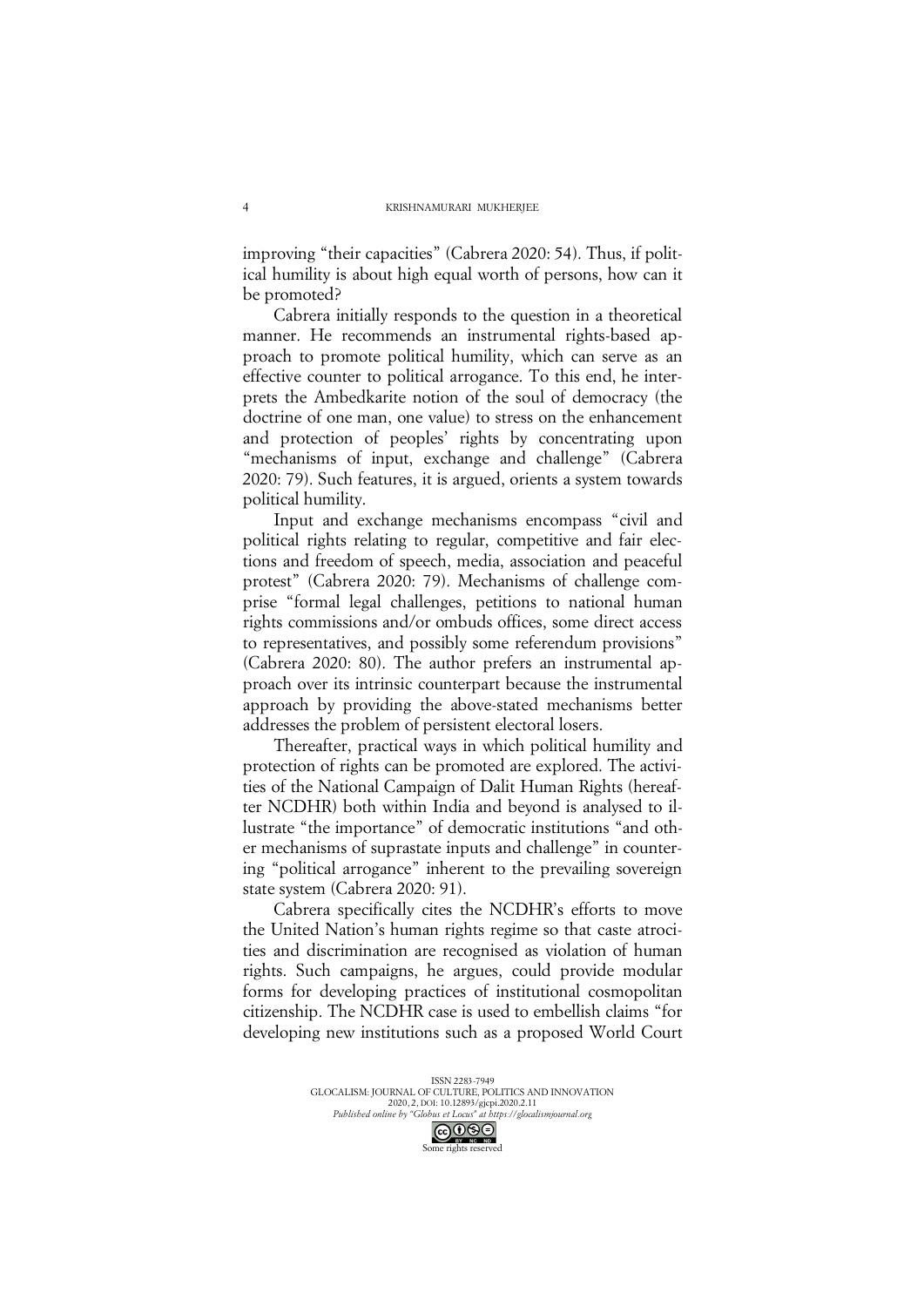of Human Rights within the UN system" (Cabrera 2020: 156). The European Court of Human Rights and the MERCOSUR are cited among other examples as having instructive value for realising institutional cosmopolitanism in practice.

Moreover, positive and negative duties of global citizenship concerned with "suprastate institutions" are explicated as well (Cabrera 2020: 146). Such duties are deemed to equip "individuals to better challenge political arrogance and related vices" (Cabrera 2020: 146). They also help develop, and reform "regional and global institutions", thereby enhancing their democratic accountability and cosmopolitan character (Cabrera 2020: 160).

Following which, Cabrera addresses critiques of cosmopolitanism raised by fellow theorists: Martha Nussbaum, Simon Caney, and practitioners of politics: conservative political parties from India and the United Kingdom respectively. With regard to India, Cabrera engages objections raised by the Bharatiya Janata Party (BJP), and in the case of the UK, that of the UK Independence Party (UKIP).

For Nussbaum, institutional cosmopolitanism extends very little moral significance to particular, intimate attachments, and does not respect collective autonomy and choice within the domestic sphere of states. Cabrera responds by arguing that compared to statist-alternatives, institutional cosmopolitanism can better address concerns "for special duties to intimates" (Cabrera 2020: 167). Further, Cabrera argues that institutional cosmopolitanism can also check statist tendencies to muzzle autonomy and choice within its domestic sphere.

Simon Caney argues that since "reasonable disagreement" exists among people, an account of cosmopolitan democracy should not prescribe "global rights guarantees" beyond a threshold because anything beyond would be tantamount to "political arrogance" (Cabrera 2020: 167). In response, Cabrera argues that institutional cosmopolitanism being committed to political humility cannot stop at a minimum threshold and must strive to realise "key aspirational rights and the expansion of opportunities over time for those facing deprivation,

ISSN 2283-7949 GLOCALISM: JOURNAL OF CULTURE, POLITICS AND INNOVATION 2020, 2, DOI: 10.12893/gjcpi.2020.2.11 *Published online by "Globus et Locus" at https://glocalismjournal.org* Some rights reserved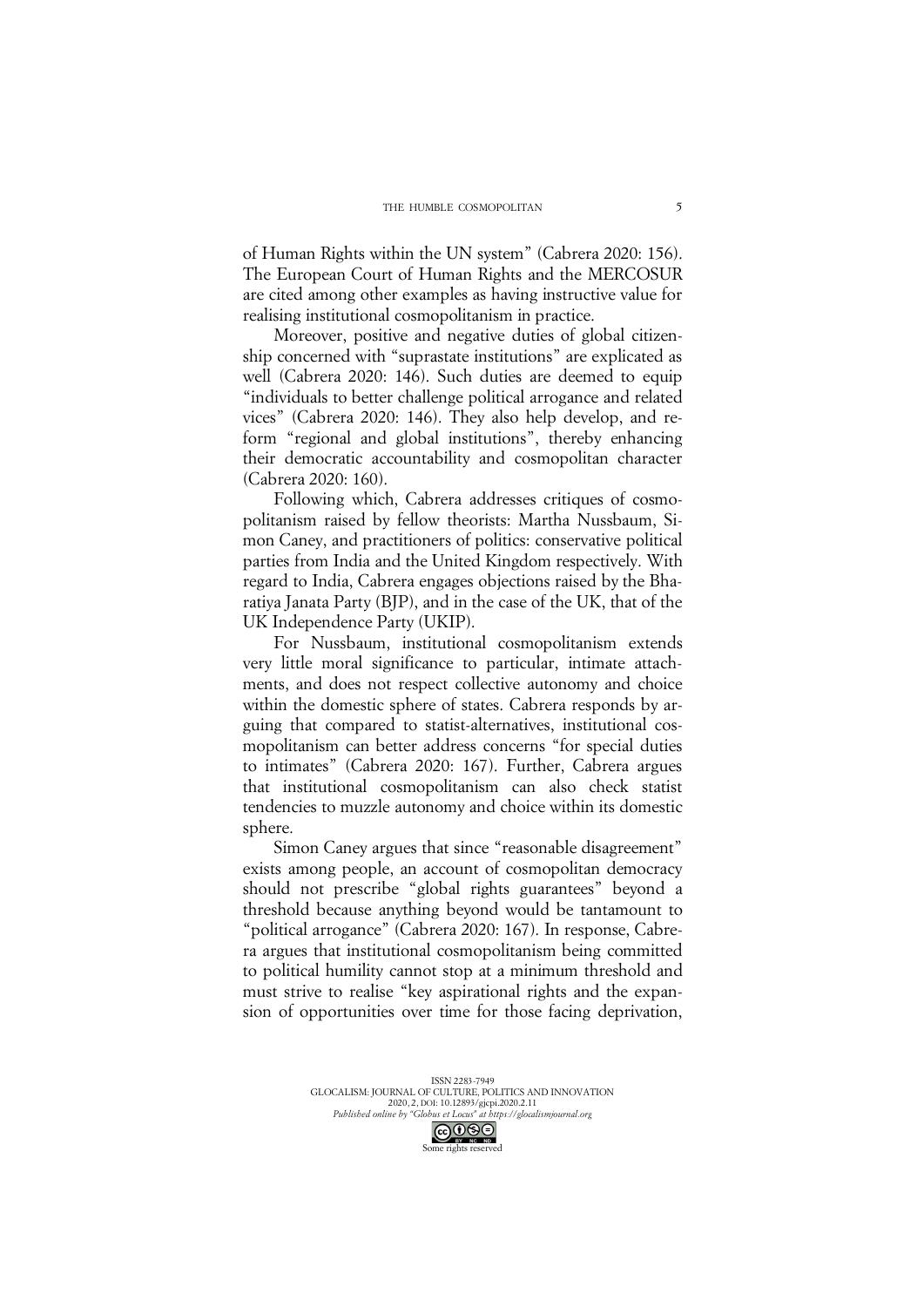exclusion, and steep inequalities in the current system" (Cabrera 2020: 168).

By situating the BJP within its ideological framework of *Hindutva*, Cabrera captures its criticism of the NCDHR's activities. He shows how cosmopolitanism is viewed as a form of neo-imperial overture. According to the BJP, cosmopolitanism is not a universal ethic as it is claimed to be by its proponents. It is a western imposition "arrogant in treating adherents of non-universal, non-liberal views as not qualified to act as equal moral claims makers" (Cabrera 2020: 218). Cabrera rebuts such charges by arguing that contesting and challenging claims are central features of "an institutional global citizenship approach" (Cabrera 2020: 225). Hence, it is well poised to "support meaningful dialogue on parochialism and neoimperialism claims offered by critics of cosmopolitanism itself" (Cabrera 2020: 225).

The UKIP's argument is of a different variant: cosmopolitanism is arrogant because it dismisses claims of national selfdetermination. Articulated with respect to the European Union, their first objection is "that suprastate democratic institutions inappropriately treat national communities as not authorized to set policy priorities in line with their own distinctive national priorities" (Cabrera 2020: 237).

A related objection states "that the EU presumptuously imposes a more cosmopolitan vision of democracy" (Cabrera 2020: 237). The EU, like enterprises of suprastate democracy, expects its members to partake in shared living with culturally distinct people. Such prospects engender claims of cultural uniqueness against cosmopolitanism. The latter objection becomes meaningful when a Muslim majority nation-state like Turkey is seen to be on the verge of joining the EU project, thereby smoothing the migration of Turks into the UK. In sum, the UKIP's position is more in favour of national selfdetermination than cosmopolitan sharing.

Cabrera refutes such charges by illuminating how contemporary nation-states are not homogenous entities. Furthermore, nationalist sentiments and national unity are not automatically produced. Governments make a lot of investment in order to create and sustain such feelings. Moreover, a blind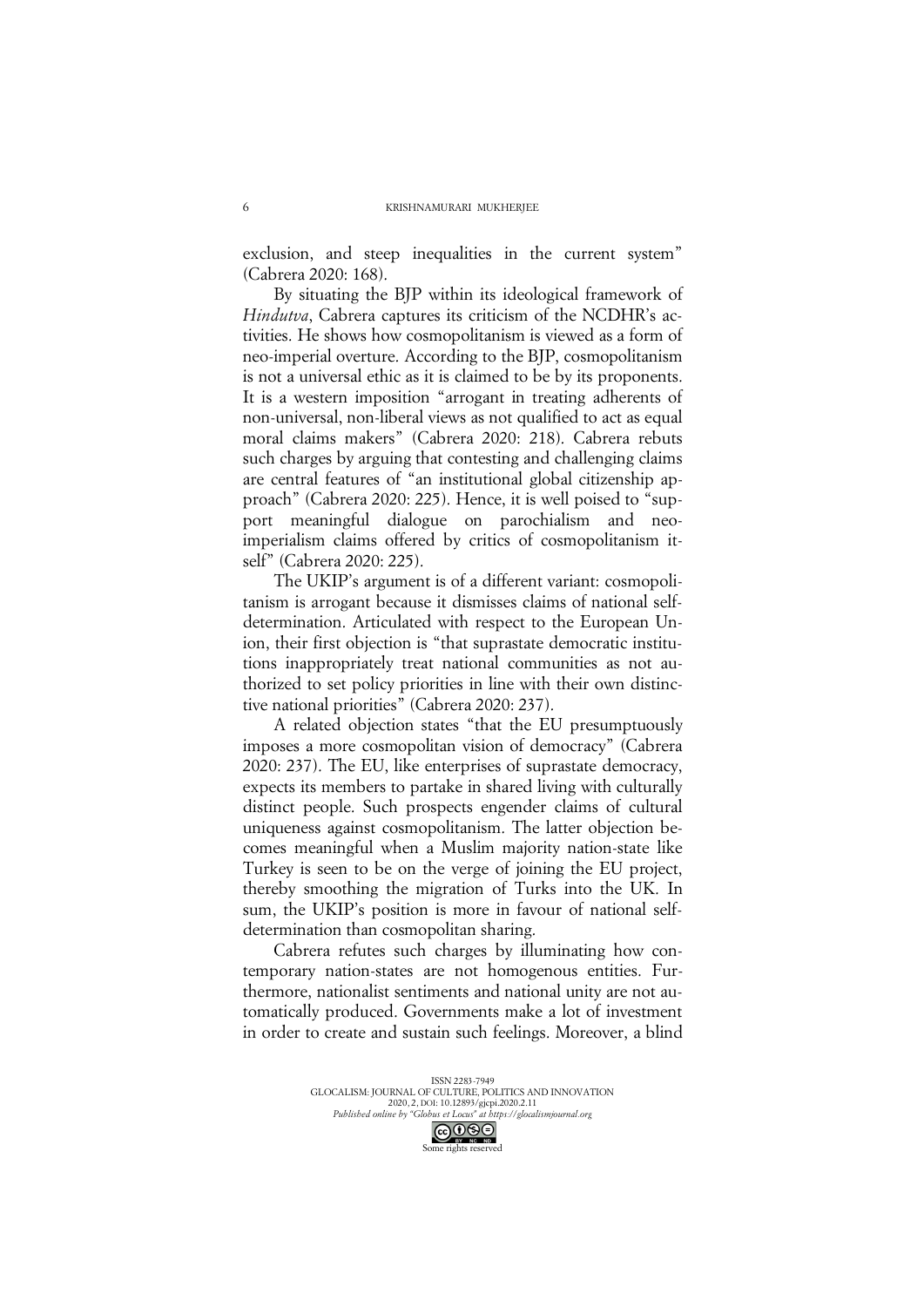pursuit of national self-determination in a globally interconnected world such as the present one could potentially harm other nation-states.

# AN ASSESSMENT

In this section, I will present an appraisal of the work from a specific hermeneutical vantage point. My focus will be on Cabrera's approach to institutional cosmopolitanism or global democracy, and his treatment of non-western (specifically Indian) normative resources. The instrumental approach seeks to promote and protect individual rights and interests by providing for institutional mechanisms tempered by the norm of political humility at the regional and global levels, beyond the state. They are meant to serve as platforms for input, exchange and challenge articulated by citizens of the world.

However, Cabrera's rendering does not make it clear as to why decisions taken at these regional and global level institutions would be abided by people. This "why" question is important because the author specifically characterises political humility to be a collective institutional feature rather than that of an individuated, personal kind. To put it more simply: why should individual citizens who are not motivated to embrace the ideal of political humility in their own conduct be willing to abide by decisions taken by supranational cosmopolitan institutions? To this effect, Cabrera should have equally stressed that political humility has to be also realised in the individual. Taking Ambedkar's cue, the fate of any institution ultimately lies in the hands of "those who are called to work it" (Ambedkar 1949, in Guha 2010):

Because I feel, however good a Constitution may be, it is sure to turn out bad because those who are called to work it, happen to be a bad lot. However bad a Constitution may be, it may turn out to be good if those who are called to work it, happen to be a good lot (Ambedkar 1949, in Guha 2010).

> ISSN 2283-7949 GLOCALISM: JOURNAL OF CULTURE, POLITICS AND INNOVATION 2020, 2, DOI: 10.12893/gjcpi.2020.2.11 *Published online by "Globus et Locus" at https://glocalismjournal.org* Some rights reserved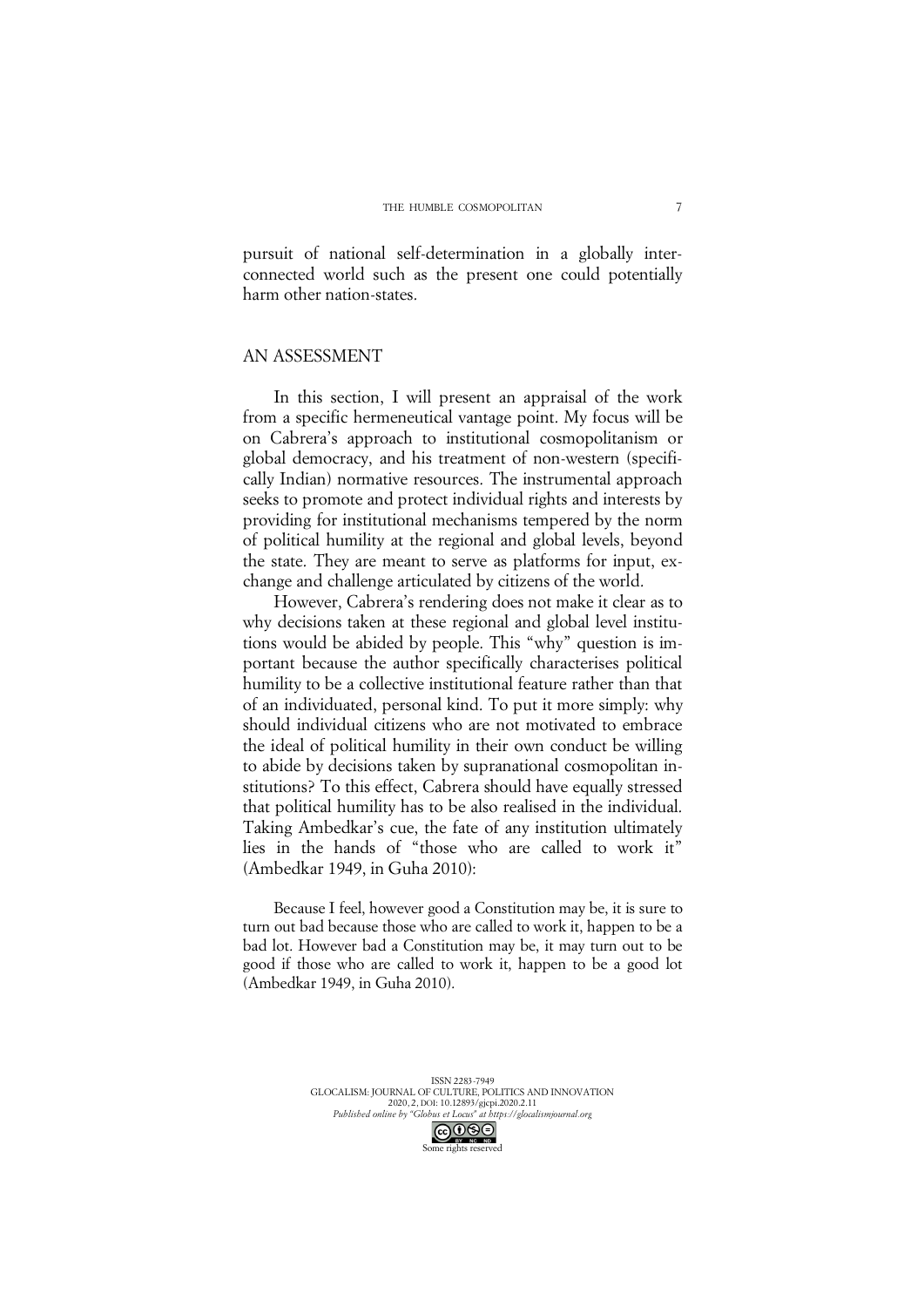#### KRISHNAMURARI MUKHERJEE

Such a challenge leads us to the next logical aspect of Cabrera's approach: the author does not explicate how cosmopolitan institutions would arrive at decisions or how they would be enforced in practice save for the fact that the process has to be participatory and deliberative. Thus, when the "why" and "how" challenges are juxtaposed with each other, we come face to face with the question of political legitimacy. What grants political legitimacy to institutions of global cosmopolitanism? Is it simply the appeal to political humility? Or is it grounded in an account of global political liberalism?

If it is the normative appeal to political humility interpreted on Ambedkarite terms, Cabrera appears to run a risky venture. For example, he highlights how Ambedkar grounded it in the principles of "Brahmanism", a characteristic feature of Hinduism. This is done to show that even non-western values champion universal standards. The analysis appears to suggest that political humility is in itself a feature of global political liberalism.

But, why do I suggest that such a proposition is risky? It is because Cabrera does not develop any objective criterion for mining civilizational resources to be used for designing institutions of global democracy. Neither does he prescribe any method other than deliberation to harmonise claims generated by competing normative ideals culled out from different cultures. Without any objective criterion and a clear method, deliberation would remain perpetually open-ended.

Moreover, why should political humility interpreted by Ambedkar as social endosmosis and *maitri* be embraced by people coming from different cultural backgrounds not familiar with Hindu resources? We do not need to invoke Thomas Hobbes to remind ourselves that we are essentially selfish creatures. The past decade, and particularly the ongoing pandemic, has starkly bared our self-centred selves. Hence, it could be argued that people are not predisposed to be accommodative of others' moral worldviews.

Conversely, someone who is familiar could object to the universalisation of such values pointing to their limited success within their home context (in this case India). Sunil Khilnani's remarks prove to be instructive, "it's one of the profound iro-

8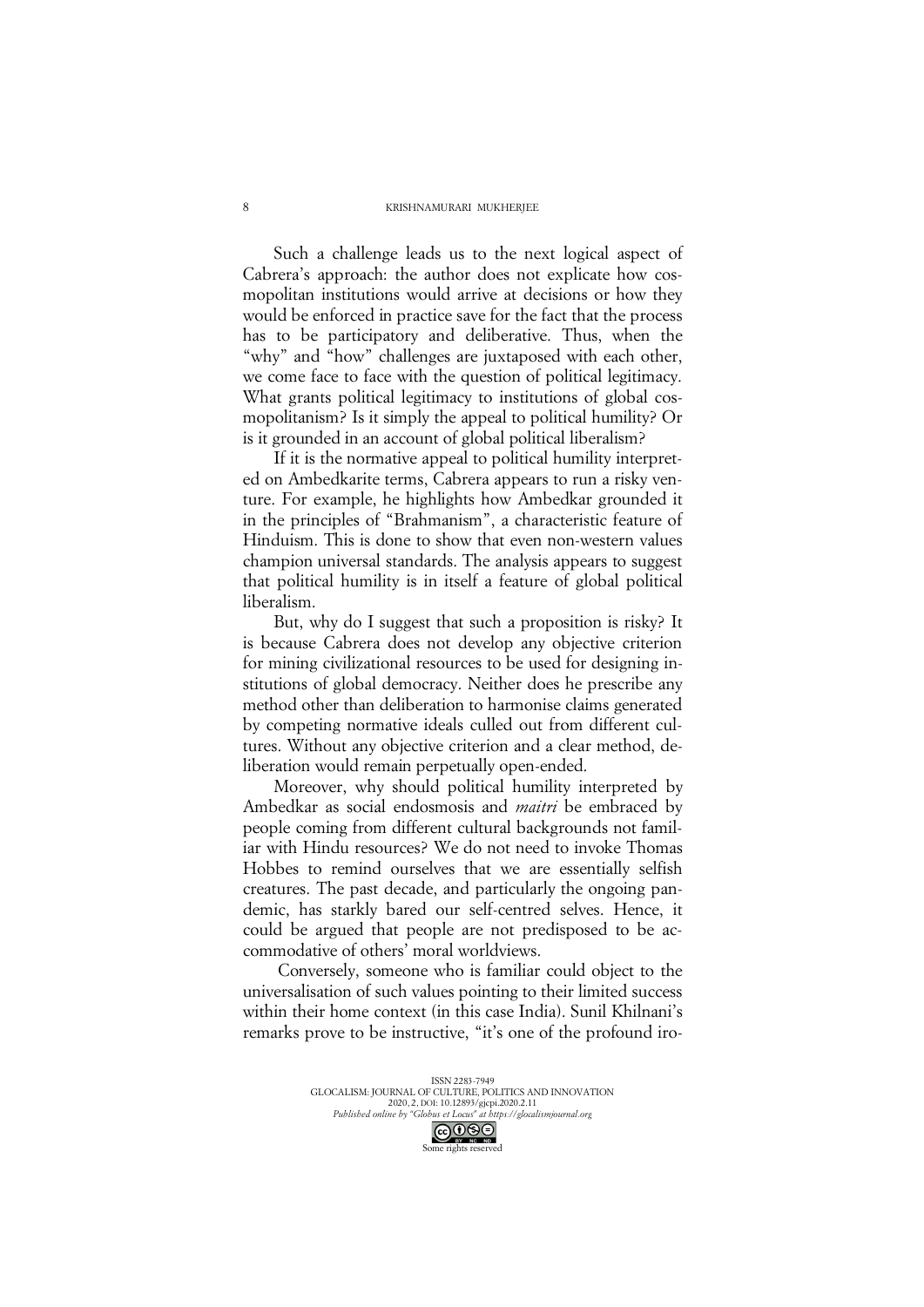nies of India's democracy: reservations, designed to erode caste identities and fortify individual citizens, have invigorated caste categories now defined by the state" (Khilnani 2016: 342)1 . It has proliferated the politics of vote-banks, which has in turn hardened the arrogance of the privileged castes against the underprivileged.

Additionally, despite constitutional guarantees of rights meant to safeguard the inviolability of people born into underprivileged caste groups, and affirmative action policies meant to unlock their potential, the arrogance of the caste system is manifested in the way in which members of underprivileged caste groups are violently treated in an almost routine manner. The recent rape of a nineteen-year-old Dalit woman in Hathras, Uttar Pradesh is emblematic of that pathology (Pandey 2020).

Cabrera could counter the aforementioned charge, by arguing that the pathology of the Indian situation does not represent a lack of potential in Ambedkarite norms, but their limited realisation in practice. Ambedkar himself was prescient about such a possibility: a solely top-down approach to institutionalising norms like equality, justice cannot guarantee desired outcomes. "Democracy in India is only a top-dressing on an Indian soil, which is essentially undemocratic" (Ambedkar 1948, in Guha 2010). That soil was also scarred by severe socioeconomic inequality.

"How long shall we continue to deny equality in our social and economic life? If we continue to deny it for long, we will do so only by putting our political democracy in peril" (Ambedkar 1949, in Guha 2010). Global socioeconomic inequality is even more acute, yet Cabrera still chooses to wield a top-down approach. That being the case, the prospects of his framework of institutional cosmopolitanism instilled with political humility will ultimately depend upon how well it pays attention to Ambedkar's strong caveat.

Nevertheless, *The Humble Cosmopolitan* is an ambitious project. Cabrera's arguments do not lose any of their force despite being articulated in a lucid manner. It extends the terrain of contemporary political theory, and does so by demonstrating to its students the various ways in which it can be done. To